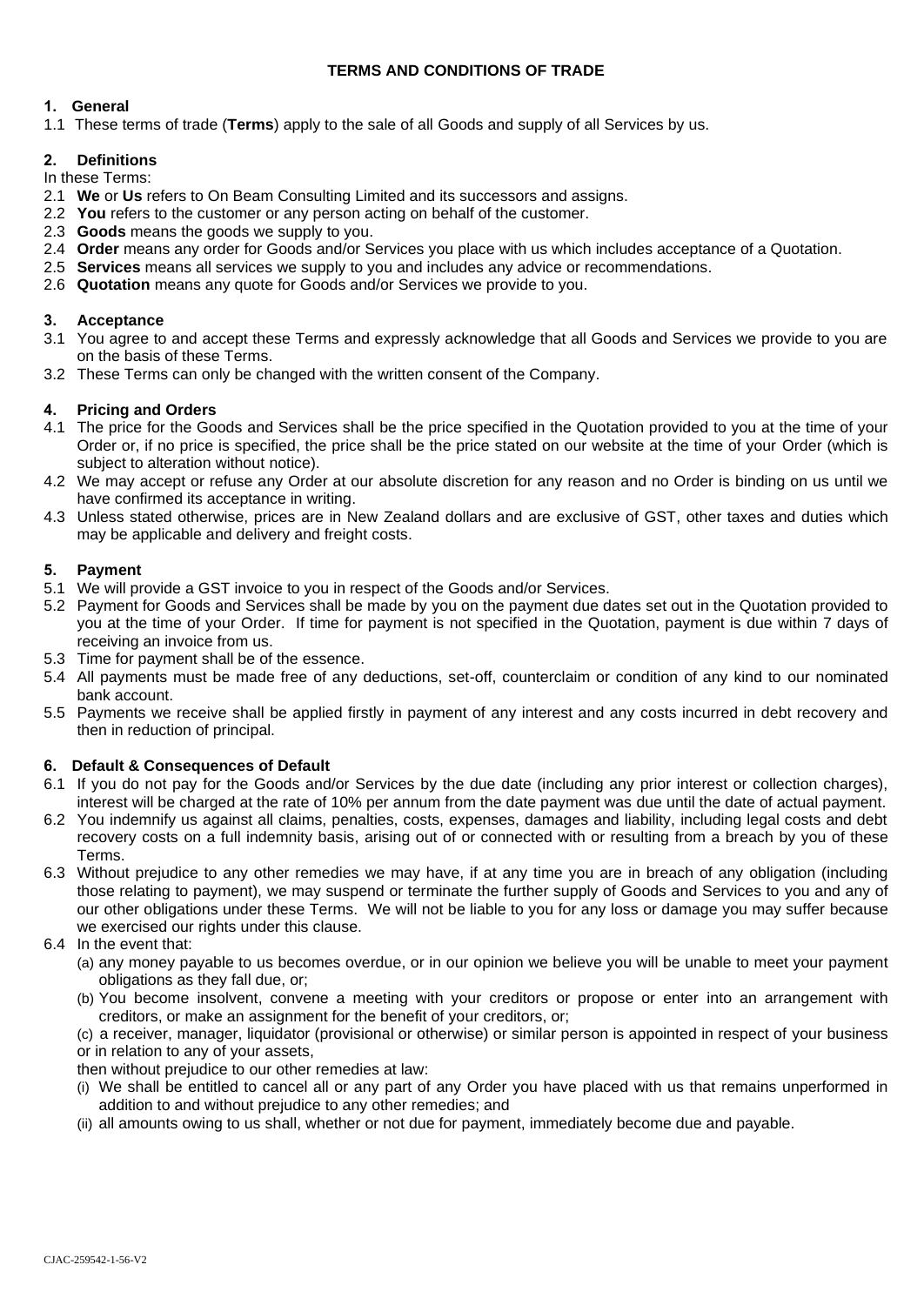# **7. Goods and Services**

- 7.1 We will use our best endeavours to deliver the Goods and provide the Services to you in a timely and efficient manner but will not be responsible for any loss or damage (in either case, of any kind and whether direct, indirect or consequential) arising from any delay in the delivery of the Goods or the provision of Services from any cause whatsoever nor shall any such delay entitle you to cancel any Order or refuse to accept delivery of the Goods or performance of the Services or refuse or delay payment for the Goods and/or Services.
- 7.2 We shall arrange delivery of the Goods to your premises or at such other location as may be agreed with you. Where Goods are to be delivered to your premises you shall ensure that we have uninterrupted access to your premises to enable the Goods to be delivered. Where access is not provided to us, you may be required to compensate us for wasted time and expenditure and any storage or other charges if so demanded by us.
- 7.3 You must promptly check for correctness and damage in deliveries made by us and advise us of any damage, shortages or incorrect deliveries within 2 working days of receipt of the Goods. If we are satisfied, after carrying out our own investigation, that there has been damage, short delivery or error in dispatch of any Goods, in each case due to our own fault, we will at our discretion provide for the damaged goods or incorrect goods to be replaced (if it is practicable to do so) or provide you with a credit against future orders.
- 7.4 Risk in the Goods shall pass to you upon delivery.
- 7.5 We retain title to all Goods until you have paid all amounts owing for the particular Goods and met all other obligations in respect of all contracts between us. It is further agreed that until such time as ownership of the Goods passes to you we may, at anytime, give notice in writing to you requiring you to return the Goods to us. Upon such notice your rights to obtain ownership or any other interest in the Goods shall cease. If you fail to return the Goods to us then we may enter onto any land or premises you own or use, where the Goods are situated and take possession of the Goods, without being responsible for any damage thereby caused.
- 7.6 You acknowledge and agree that these Terms constitute a security agreement for the purposes of the Personal Property Securities Act 1999 (**PPSA**) and a security interest is taken in all Goods supplied by us to you during our relationship.
- 7.7 You undertake to:
	- (a) sign any further documents and/or provide any further information, such information to be complete, accurate and up to date in all respects which we may reasonably require to register a financing statement or financing change statement on the Personal Property Securities Register;
	- (b) indemnify us for all expenses incurred in registering a financing statement or financing change statement on the Personal Property Securities Register or releasing any Goods charged thereby;
	- (c) give us not less than fourteen (14) days prior written notice of any proposed change to your name and/or other details (including but not limited to address changes, email address or contact phone number changes); and
	- (d) immediately advise us of any material change in your business practices which would result in a change in the nature of proceeds derived from such sales.
- 7.8 We agree that nothing in sections 114(1)(a), 133 and 134 of the PPSA shall apply to these Terms. You also waive your rights as a debtor under sections 116, 120(2), 121, 125, 126, 127, 129, 131 and 132 of the PPSA and your rights to receive a verification statement in accordance with section 148 of the PPSA.
- 7.9 You unconditionally ratify any actions we take by virtue of the power of attorney you have given to us under these Terms.
- 7.10 Despite anything to the contrary contained in these Terms or any other rights which we may have:
	- (a) You shall indemnify us from and against all costs and disbursements including legal costs on a solicitor and own client basis.
	- (b) To give effect to the provisions of clause 7.7 you irrevocably nominate, constitute and appoint us as your true and lawful attorney to execute charges (whether registrable or not) including such other terms and conditions as we think fit against you as may be necessary to secure your obligations and indebtedness to us and further to do and perform all necessary and other acts including instituting any necessary legal proceedings and further to execute all or any documents in our absolute discretion which may be necessary or advantageous to give effect to the provisions of this clause.
- 7.11 If any of the Goods are damaged or destroyed prior to title to them passing to you, we are entitled, without prejudice to any of our other rights or remedies under these Terms (including the right to receive payment of the balance of the price for the Goods), to receive all insurance proceeds payable in respect of the Goods. This applies whether or not the price has become payable under these Terms. The production of these Terms is sufficient evidence of our right to receive the insurance proceeds without the need for any person dealing with us to make further enquiries.
- 7.12 We shall be entitled to provide the Services remotely from our own premises and are not required to attend your premises. If we are required to attend your premises for any reason pursuant to these Terms, you agree to reimburse us for reasonable transport and/or accommodation expenses incurred by us.
- 7.13 You must use the Services we provide for lawful purposes only. Transmission or storage of any information, data or material in violation of any New Zealand law is prohibited.
- 7.14 You have 7 days from completion of the Services to notify us of any alleged defect or failure with the Services to comply with the description or Quotation. If we are satisfied, after carrying out our own investigations, that the Services are defective or that there has been a failure with the Services to comply with the description or Quotation, in each case due to our own fault, we will at our discretion provide for the defect or failure to be remedied (if it is practicable to do so) or provide you with a credit against future orders.